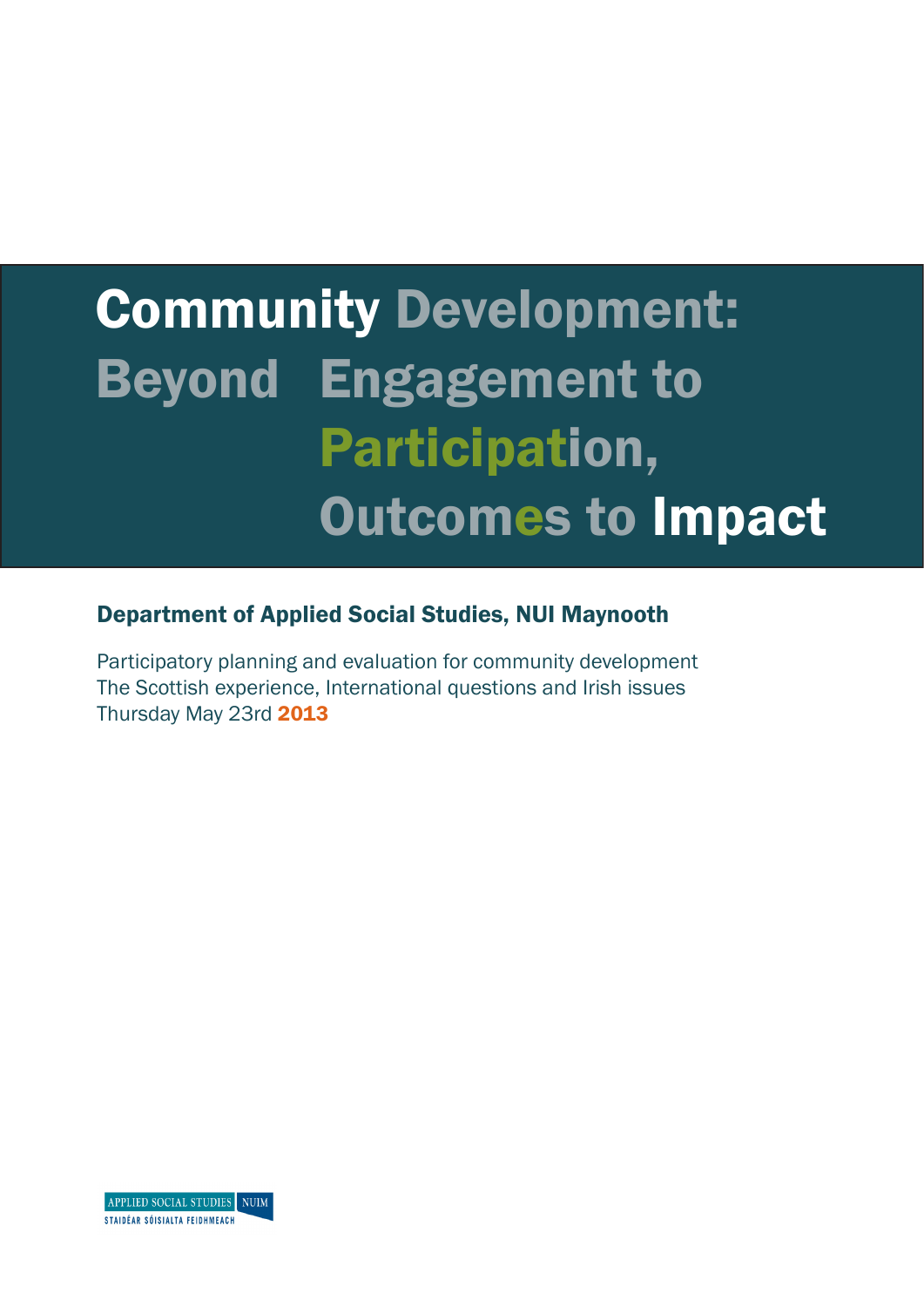# Foreword

This report brings together the deliberations of the seminar on *Participatory* planning and evaluation for community development: The Scottish experience, International questions and Irish issues hosted by the Department of Applied Social Studies at NUI Maynooth on the 23rd of May 2013

Our Department is the longest established provider of professional education and training in community work and youth work in the country. More recently, the Department has developed a reputation for excellence in Social Policy studies.

The seminar was organised as part of our commitment to supporting the development of the community work discipline, and its principles, processes and contributions.

At this point as the language of outputs, outcomes and impact gain dominance, it is important that their requirements do not undervalue or ignore the community development processes which make real collective impact possible. Community work is a process – not a straight line from A to Z – but it is a process which demands outcomes for and with communities.

The seminar's discussions sought to illuminate and pinpoint the pitfalls and possibilities contained in this language of evidence. We are very grateful to Fiona Garven and Stuart Hashagen of the Scottish Community Development Centre for their time and contributions to the day and also to all who engaged in the lively and informative exchanges which took place.

This is work in progress. Community development, like other interventions, and those who undertake it, need to be accountable for actions done and impact achieved. We look forward to continuing to work to find ways to do this which are appropriate for the interests of marginalised communities and groups which remain a priority for community work, and for the needs of the state and other funders as well as for the overall contribution of community development to progress and a sustainable future.

#### Anastasia Crickley

Department of Applied Social Studies May 2013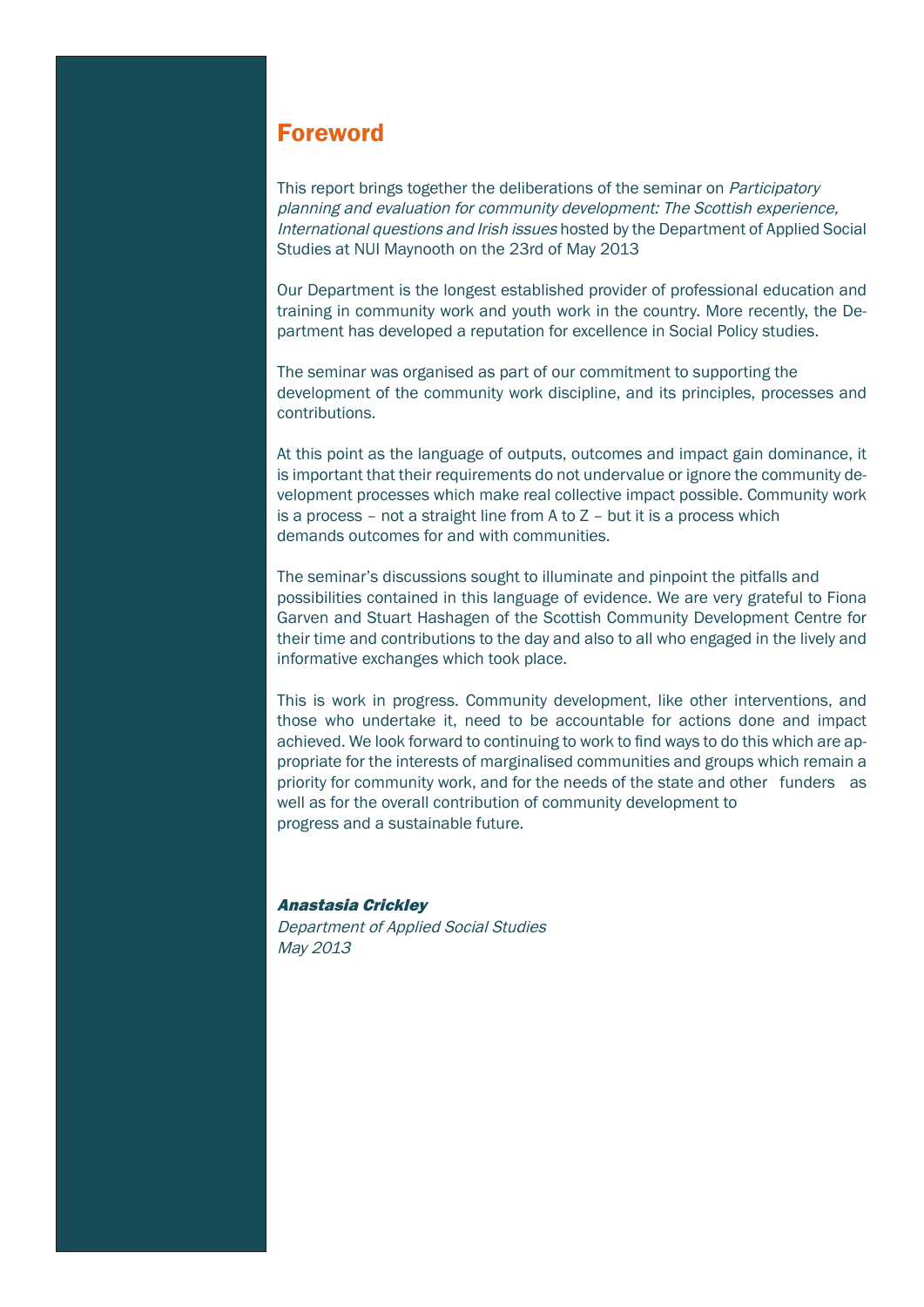|       | <b>Community Development:</b><br><b>Beyond Engagement to Participation, Outcomes to Impact</b>                                                                                                     |
|-------|----------------------------------------------------------------------------------------------------------------------------------------------------------------------------------------------------|
|       | Renehan Hall, NUI Maynooth, 23rd May 2013                                                                                                                                                          |
| 10.30 | Registration & Introduction                                                                                                                                                                        |
|       | Session one: Community development- Practice & planning                                                                                                                                            |
| 10.45 | Welcome introductions and background to seminar<br>[Anastasia Crickley, Dept. of Applied Social Studies]                                                                                           |
| 11.15 | Community development in Ireland- Current Practice & Future Directions?<br>[Small group discussions and feedback]                                                                                  |
| 11.35 | Community development in Scotland - Current Practice & Future Directions?<br>[Fiona Garven and Stuart Hashagen, Scottish Community Development Centre]                                             |
| 11.55 | Buzz groups and plenary discussion                                                                                                                                                                 |
|       | Session two: Community development - Evaluating outcomes & impact                                                                                                                                  |
| 12.20 | Concepts and challenges for 'measuring' outcomes and impact in community development<br>[Ciara Bradley & Oonagh Mc Ardle, Dept. of Applied Social Studies]                                         |
| 12.35 | Evaluating outcomes - the experiences of participants                                                                                                                                              |
| 12.55 | Lunch (Pugin Hall)                                                                                                                                                                                 |
| 13.40 | The Scottish experience: ABCD (Achieving Better Community Development) & LEAP<br>(Learning, Evaluation and Planning)<br>[Fiona Garven and Stuart Hashagen, Scottish Community Development Cen-tre] |
| 14.10 | Plenary questions and comments                                                                                                                                                                     |
|       | Session three: Community development-Challenges & opportunities the future                                                                                                                         |
| 14.20 | Small group discussions                                                                                                                                                                            |
| 14.50 | Feedback and plenary discussion                                                                                                                                                                    |
| 15.15 | <b>Concluding comments</b>                                                                                                                                                                         |
| 15.30 | <b>Conclusion &amp; Close</b>                                                                                                                                                                      |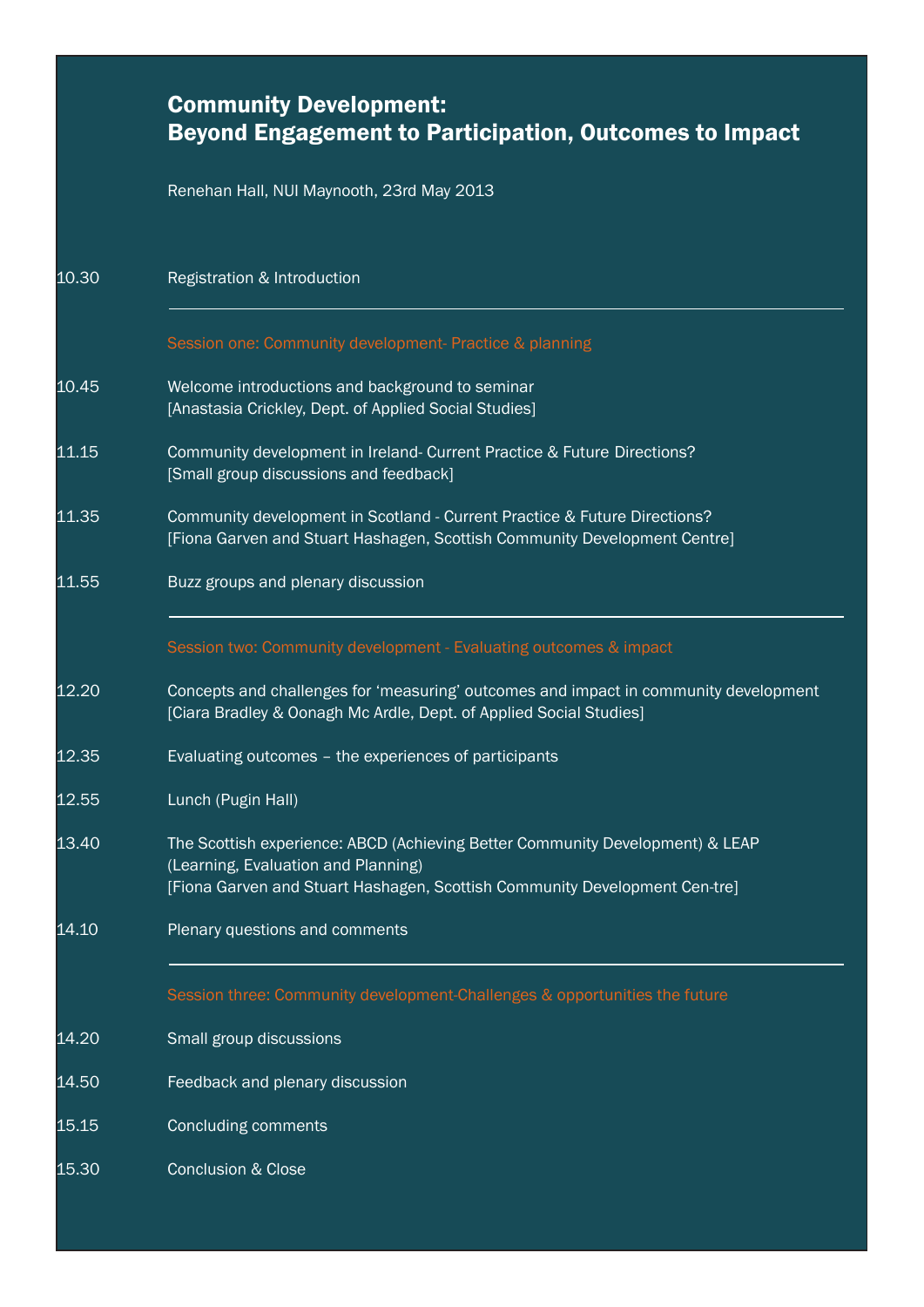#### Opening Remarks

#### (Anastasia Crickley, Department of Applied Social Studies)

Today's seminar seeks to contribute to current discussions regarding the outcomes and impact of community development and associated concerns with community engagement and participation. Despite challenges in background and context, our starting point remains one of a strong and unique Irish community work tradition reaching back well over one hundred years. It has gone beyond engagement to participation and can provide evidence of impact as well as output and outcomes.

Our deliberations take place as proposals for implementing Putting People First<sup>1</sup> (Ireland, 2012) the Minister for the Environment, Community & Local Government's plan for local government reform are being considered -- including those regarding alignment of local development and local government. Due in 2014 also, is the successor programme to the Local and Community Development Programme (LCDP), which brought together most of the previous Community Development Programme and the previous Local Development and Social Inclusion Programme (LDSIP), and was mostly managed through the Local Development Companies.

In discussions regarding any new programme, it is crucial to find ways to maintain and enhance the contribution of the projects which remained outside the LCDP, especially those involved in the national networks of traveller and women's projects which have been noteworthy in their public articulation of the concerns of the most marginalised. Important also, is enhanced visibility for the community development projects whose integration with local development companies, in addition to removing their autonomous local management has significantly decreased their visibility, seeming in many ways more like assimilation than integration.

Meanwhile negotiations continue regarding Ireland's Partnership Agreement with the European Union for the 2014-2020 European Structural and Investment Funds. It is worth noting that the guidance note for use of EU funds in that period calls for 25% European Social Fund (ESF) expenditure on social policies, human capital and social development; and calls for at least 20% of each State's total resources to be allocated to social inclusion and anti-poverty measures.In addition the EU Commission is setting out to extend the use of Community Led Local Development (CLLD)  $^{2}$ (European Commission, 2011), the mechanism through which the LEADER Programme has been implemented over the past number of years.

On the face of it the EU Commission priorities in this area fit very easily with today's discussions, linked as they are with community capacity building, enhanced community ownership, involvement and participation, and with the possibility of using intermediary structures. This was how Area Development Management (ADM) was established with an independent board in 1992. ADM has now been replaced by Pobal whose board is appointed by the Minister responsible. It is also clear that the resources which CLLD might bring are being actively considered in the process of setting up the Social and Economic Committees through which implementation of Putting People First will filter citizen participation.

The overall national context remains one of recession with unemployment at all time highs, marginalised communities and minority groups experiencing increased exclusion and discrimination and issues of equality and rights needing urgent attention.

<sup>1</sup> Ireland. Department of Environment, Community & Local Government (2012) 'Putting People First: Action Programme for Effective Local Government', Dublin, The Stationary Office, available at; http://www.environ.ie/en/ PublicationsDocuments/FileDownLoad,31309,en.pdf

<sup>2</sup> European Commission (2011) 'Community-led Local Development: Cohesion Policy' Luxemburg: Office for official publications of the European Commission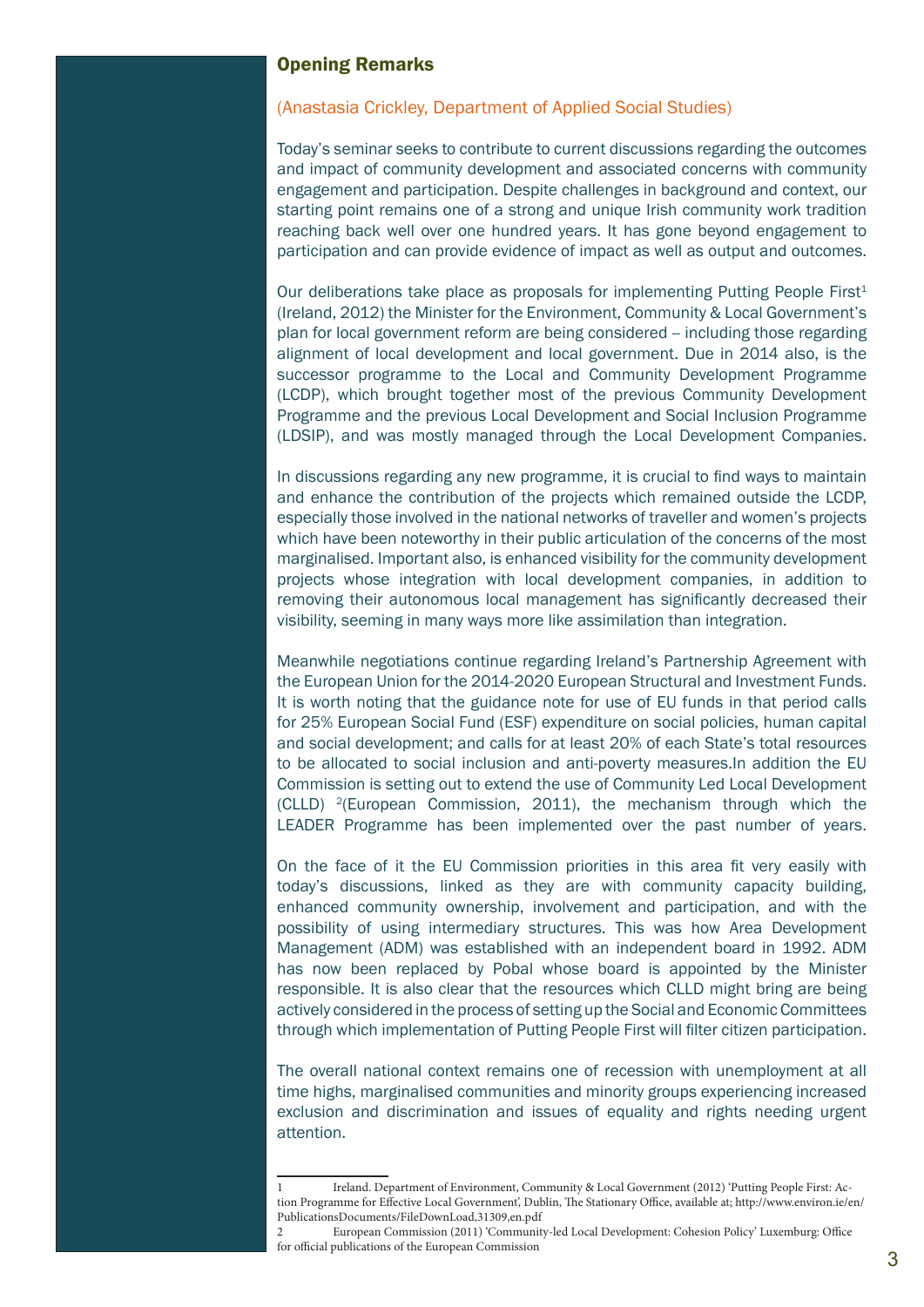The stated Government policy and focus on maintaining frontline services for people most in need despite scarce finances while essential, is an incomplete picture. It cloaks a preference for addressing symptoms rather than acknowledging and addressing causes, which are hidden by the dominant neo-liberal government policy framework. For example, essential but individually focused child and family services threaten to absorb resources no less essential for youth services and collective community initiatives.

The continued abolition (or absorption into government departments) of groups such as the Combat Poverty Agency and The National Consultative Committee on Racism and Interculturalism weakens support for, and leadership of informed policy making. This is also exacerbated by departmental restructuring and ongoing policy refocusing. In effect, from the national to the local levels, acceptable levels of dissent and the importance of critique for democratic governance, have been replaced by removal of support from those who question and no roles for state funded groups beyond implementation of state programmes.

However, as stated at the outset the Irish community development tradition remains strong. Loss of the Community Development Programme and the lack of visibility of community development and community work in the actions undertaken in fulfilment of the goals of the LCDP do not mean that it is not taking place (also contributing to the LCDP). The conflation of local and community development serves neither well and does not facilitate the essential contribution of community development to local development -- for example by developing local groups and collective initiatives which could successfully and with real impact address the much quoted local development underspend.

A distinct discipline and ethos of community work has evolved, committed to working professionally and collectively with communities and groups for social change, inclusion, and equality, in ways that foster participation and empowerment. Towards Standards<sup>1</sup> (CWC, 2010) provides a clear statement of the principles, qualities and analysis required. Those involved are paid and unpaid, voluntary but not amateur, and combine vocation and profession, bringing a range of skills, including technical ones.

Our annual conferences in 2011 and 2012 acknowledged the need to be clear about our definitions. I reiterate this: we can neither manage actions nor evaluate output, outcomes or impact unless we know what we are talking about. The community work/community development (I use the terms interchangeably) focus is on collective participation in a process mindful of discrimination, gender oppression and environmental sustainability. Those experiencing the issues must be involved at all levels, in defining the problems to be addressed, working to address them, benefiting from any outcomes, and designing and implementing evaluation and impact measurements.

These principles may not sit well with predefined programme frameworks which measure actions sometimes by the half hour, but as indicated in the work of Stuart Hashagen and Fiona Garven from the Scottish Community Development Centre (whom we thank for joining us today), our principled approach serves communities and funders well. Following these principles and echoing the inputs of Oonagh and Ciara about evaluation, we will try today to engage you directly in the process, starting with your views about where community work takes place – which we acknowledge is also well beyond the confines of the programmes already mentioned. We will move on to how outcomes and impact of the programme/your work on are measured, and whose interests get served by the measurement. I look forward to a day with impact.

<sup>1</sup> CWC (2010) 'Towards Standards for Quality Community Work: An All Ireland Statement fof Values, Principles & Work Standards', Community Workers' Co-operative, Galway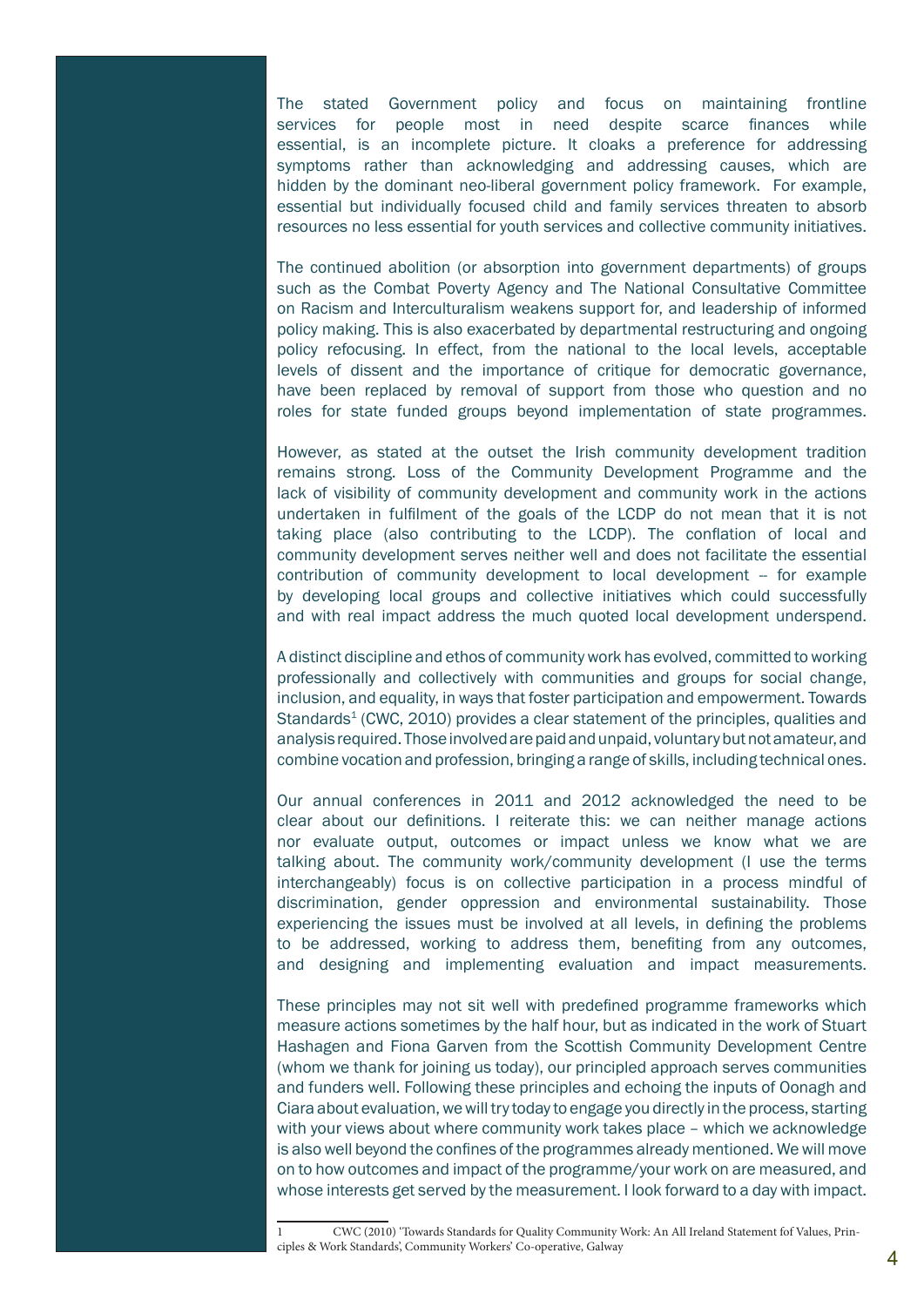## Community Development in Scotland

#### (Fiona Garven, Scottish Community Development Centre)1

We are delighted to be here and to share some of our experiences. We are clearly facing some of the same challenges and we have some additional opportunities as well. There is quite a lot of coherence, reflecting common challenges for community development, I will tell you a little about the Scottish Community Development Centre (SCDC), the structure we operate within and where community development fits, and finally, the policy environment and some new legislation that's potentially supportive to community development.

SCDC is an independent voluntary organisation, a company limited by guarantee and a charity. We get a tiny amount of funding towards our organisation from government sources - about 5 % of our turnover. We cover the whole of Scotland and have fifteen staff, not all full time equivalents, who work flexibly.

There are three parts to our work, described in our mission statement.

- 1. We work directly with community organisations in Scotland;
- 2. We work with people who work with community organisations in Scotland to help them develop their practice;
- 3. We use the experience to try and influence policy in favour of community development. We feel it's important that those policies are grounded in real issues reflecting what's happening for communities and for practitioners.

Regarding outcomes, I wish to start with the message that we do outcomes in Scotland. We've got a National Performance Framework which is supported by outcomes. The strategic outcomes for Scotland are that we should be wealthier, fairer, smarter, greener, healthier, safer and stronger and so on. Nobody would argue with those outcomes, nobody wants a less clever, more dangerous, unhealthier Scotland. However, it is how these outcomes play out at a local level that is of concern to us and how they are achieved. We have 52 local authority areas. Some, such as Glasgow, are massive, others are smaller wealthier areas. Each area has a local community planning partnership. This is rather a misnomer: actually they are interagency planning vehicles requiring police, fire services, health and local authorities to work out 52 single outcome agreements, setting what they want to achieve, how funding will be dispersed and what those agencies are going to do.

#### Policy Context and Community Development

The term community development is not really within the lexicon of policy, but it does exist within the approach and values that are being talked about in Scottish policy at the moment. Never has Scottish policy been more conducive or sympathetic to community development. However, this has not filtered through to practice.

Another development we are concerned with and have worked on is community engagement. How do communities help to drive and define the outcomes they want to see achieved in their communities? Scottish policy talks about engagement, but we (at SCDC) don't believe it happens to any meaningful degree. There is still a lot of work to be done towards actually embedding participatory outcome focused planning in Scotland. A further example is regeneration policy.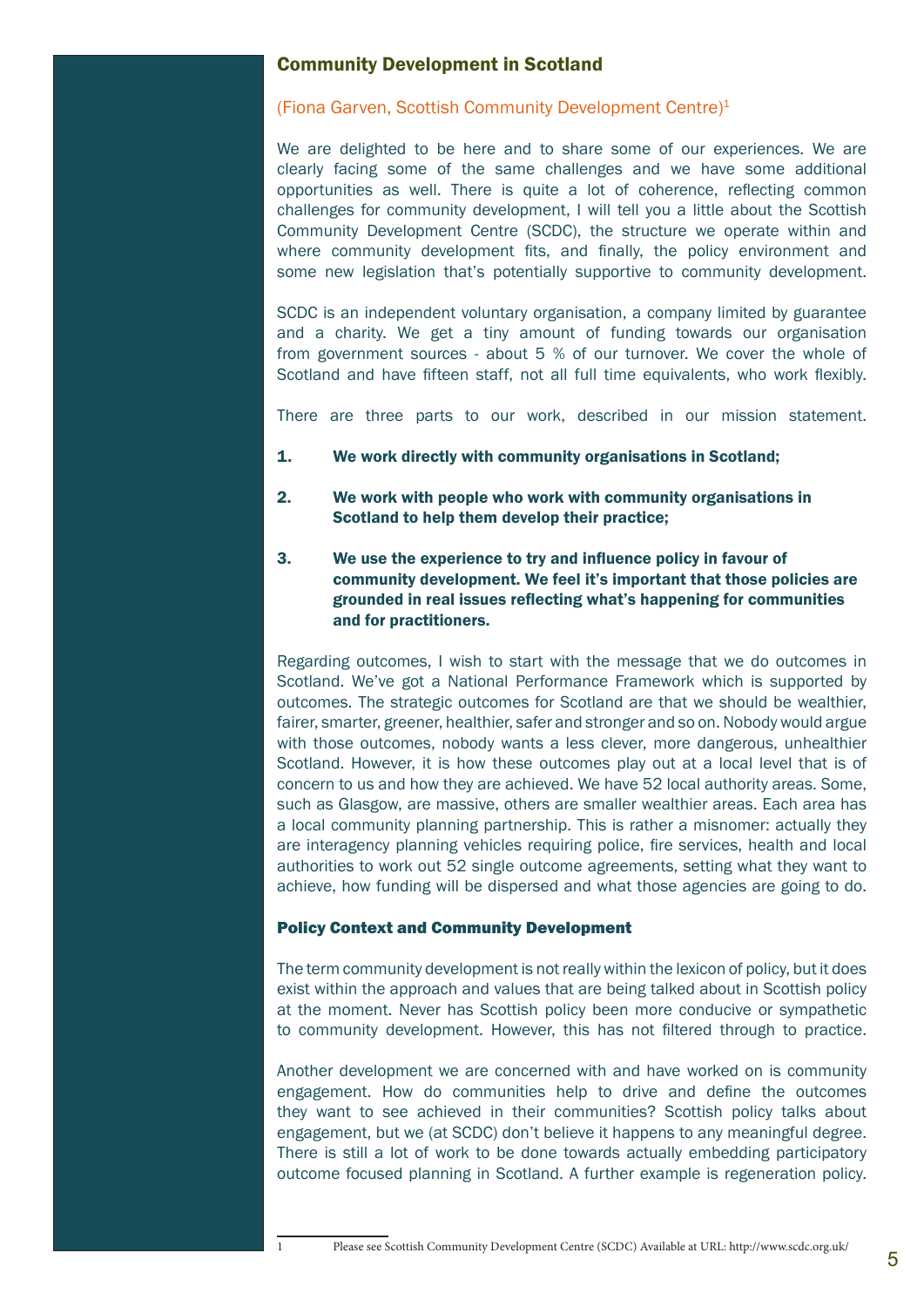In Scotland, this policy has been focused on physical infrastructure, building businesses and creating opportunities for employment – which is predicated on the logic that people will get jobs and earn money which will filter down and improve poor communities. That has not happened.

Now, within regeneration policy we are looking to our communities as assets, to see what communities can do to drive better outcomes for the locality; how do we regenerate the community as opposed to the physical infrastructure? We have a community led aspect to the community regeneration initiative, and we have community safety partnerships which are meant to work like community planning partnerships, where again engagement of local people in making their places safer is a critical component.

#### Public Health

Within public health, attention is being focused on community assets approaches. This is really thanks to our chief medical officer, Harry Byrnes, who is accessible and very influential in Scottish policy. He has been developing an asset based approach, based on his research on the biological consequences of deprivation. This sets out evidence that if you are born in poverty and experience chaotic lifestyles, physiologically your body reacts and makes you more receptive to disease. Of course, when he speaks to community workers about this, they say they already know, but what is really important for us is the actual evidence for the biological consequences of poverty.

Health enhancing factors are not about what is wrong with your health but what enhances it. If your environment is predictable, structured and comprehensible then you are much more likely to achieve better life outcomes. We would argue that for people to be able to control their lives, they need to come together to understand and collectivise their issues and to influence what happens to them. This has a very clear relationship to community development.

There are other policy developments in relation to Health and Social Care. We have an ageing demographic in Scotland, and we don't have the money to take care of older people in institutional care. We need to keep people in the community for longer. This is where this notion of co-production comes in. Really it just means agencies and communities working together. We (at SCDC) were a bit sceptical about the language of co-production, particularly as at the moment co-production is best understood as working with individuals as opposed to communities. One of the reasons we are prepared to take on the Scottish Co-Production Network is because we want to see more work on co-producing with communities, on actions that lead to better health and social outcomes. We have also been examining what we need to do around public service reform, led by the late Campbell Christy. There is now an impetus within Scotland to make a decisive shift towards prevention and building services around people and communities in the formulation of any policy. We have also got impending legislation around good relations, equality legislation, and emphasis on participation for children and young people.

The Community Empowerment and Renewal bill, currently out for consultation, is really important for community development. We did the stakeholder consultation, looking at placing duties around engaging with local communities, and the transfer of assets and land into community ownership.

"A key issue is creating a better understanding of the difference between local development and community development"

*~ Conference Participant*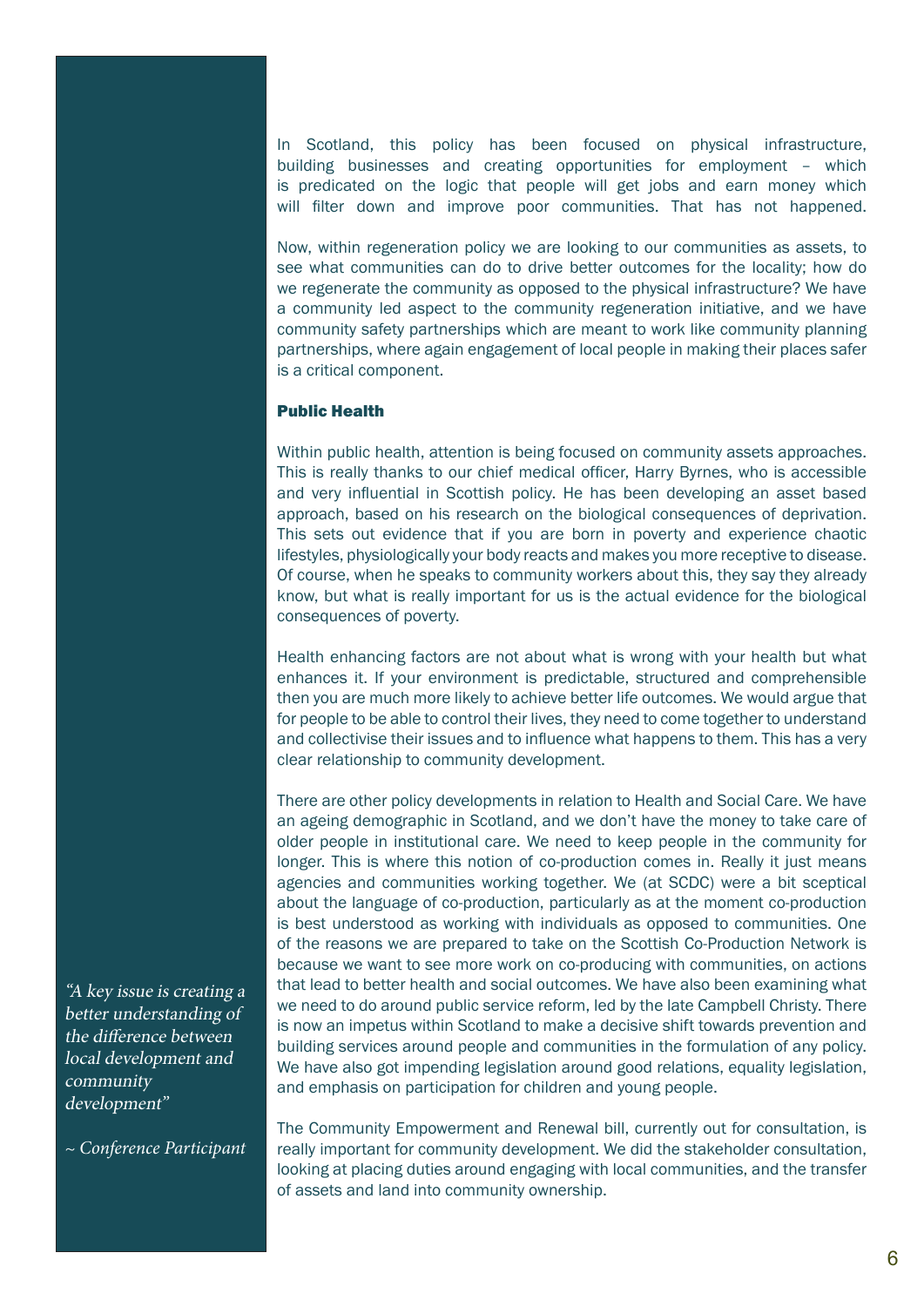#### Focus for Community Development

Where is the focus for community development in Scotland? It comes through all these different areas of policy. Community development is not recognised in the Scottish policy lexicon, so in policy terms it's everywhere but it's nowhere. The strength for us is that means it's everybody's business. The weakness is that it is nobody's business. In Scotland, community development fits under the heading of community learning and development. This focuses on three national priorities:

- 1. Achievement in learning for adults,
- 2. Achievement in learning for young people, and
- 3. Achievement in building community capacity.

This last priority above is the closest to community development. However, it tends to be focused on working with organisations in particular localities as opposed to work with marginalised groups. The other issue is that community capacity is the weakest of the three priorities the least well inspected, resourced and understood. We also have the Community Learning and Standards Council for Scotland which is working to make a register of practitioners, developing competencies and continuing professional development. What they really want to do is raise the profile of community learning and development. That takes places across all of the local authority areas but it could be one person working on community learning and development or it could be a team. It is very fragmented in some places located within local authorities and in others within community planning. It is not a coherent picture.

Nationally, the three organisations that focus on community development are: the Scottish Community Development Centre (SCDC), the Community Development Alliance Scotland (CDAS) (This is a network of about seventy odd national organisations which support community development principles and practices. It includes organisations like the Care Commission, Scottish Refugee Council, Poverty Alliance and so on). Finally, there is the Scottish Community Development Network (SCDN), a member led network for supporting practice; it sets itself up as policy network in order to challenge government agendas. Much more than £15 million a year goes to voluntary and national organisations in Scotland but between the three of us (SCDC, CDAS and SCDN), we get £85,000 a year, though we are 'critical and vital to Scottish national policy'. This gives you an idea of priorities.

There are no longer significant numbers of community development workers working in social work teams. So who does community development?

Some is done through community learning and development, some through development trusts (there are about 200 in Scotland); they are basically local community-led anchor organisations. They are there to own an asset or provide a service around community training and employment. While some do community development, others don't. The Scottish Community Alliance supports the development trust network and other community led organisation, mainly around the ownership of land and assets. There is a plethora of those sorts of organisations in affluent communities. In the areas that have suffered structural, health and social inequalities over the years we don't see that same focus on community led activity and community assets. You will know the reasons why.

The Scottish Regeneration Forum has formed an alliance for action. They are going to do community development work in two very deprived areas, Fyfe and Glasgow.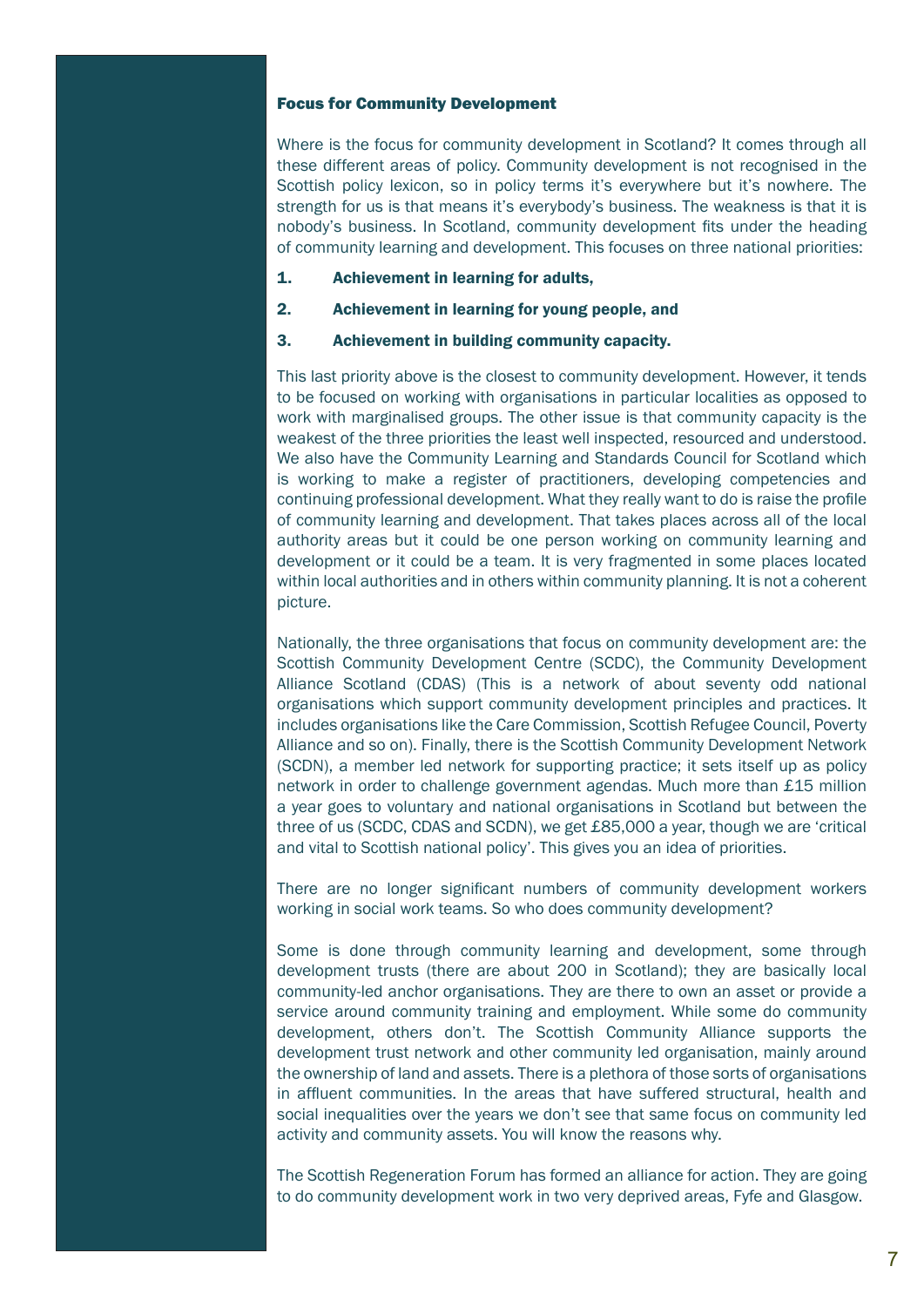There is also a housing movement in Scotland. There are lots of housing associations with registered landlords that are community led, community owned and community governed; many are starting to do community development. They are well placed, right in the heart of communities, with strong connections, knowledge of community structures, and so on.

We have a Community Enterprise Network, who say they do community development but I am not sure that they do! They are springing up all over Scotland.

So, community development is happening in different places from where it used to. As a result of austerity, cuts to public services are having an impact on the most disenfranchised and disadvantaged communities. We are at a stage where we need to rearticulate community development. But we also really need to reaffirm and re-profile the values of community development because too many people say they do it and they don't.

#### Opportunities for Scotland

- There is *increasing recognition* of community development across all areas and support legislation. That's really important when we make the case for community development. We draw on all these policy areas and bring them back to Ministers arguing for commitments to be realised.
- **Accessibility** in influencing policy. Having spoken to people from other countries, we know we are quite lucky in Scotland because we can get policy tabled, are invited to give evidence in parliament, get to see the ministers. Our permanent secretaries and cabinet ministers turn up to conferences and speak and answer questions and so on. From that point of view they are accessible and we need to make the most of those opportunities.
- **Research**. Some research is emerging on the impact of austerity and public sector cuts on disadvantaged communities. For example Joseph Rowntree Foundation research demonstrates that communities feel abandoned and increasingly marginalised, and they need some kind of intervention to help them collectively address the issues they are facing. There is also longitudinal research taking place in Glasgow, comparing the impact of regeneration over ten years on transformational regeneration areas and peripheral housing estates. The focus is not just health; they are also examining empowerment processes and how people feel they can influence local processes. They are finding out some really dreadful stuff with people feeling that they can't influence things at all. This kind of research is really important to use to lobby and campaign for what we know will address these issues.
- We have **the referendum** coming up which is sparking new conversations around what kind of country we want Scotland to be, the kind of place we want to live in? We have some powerful and quite influential speakers, good journalists who are really working to try and preserve what we see as an existing egalitarian ethic in Scotland; we don't want to lose that, don't want just another policy environment which is about increasing wealth.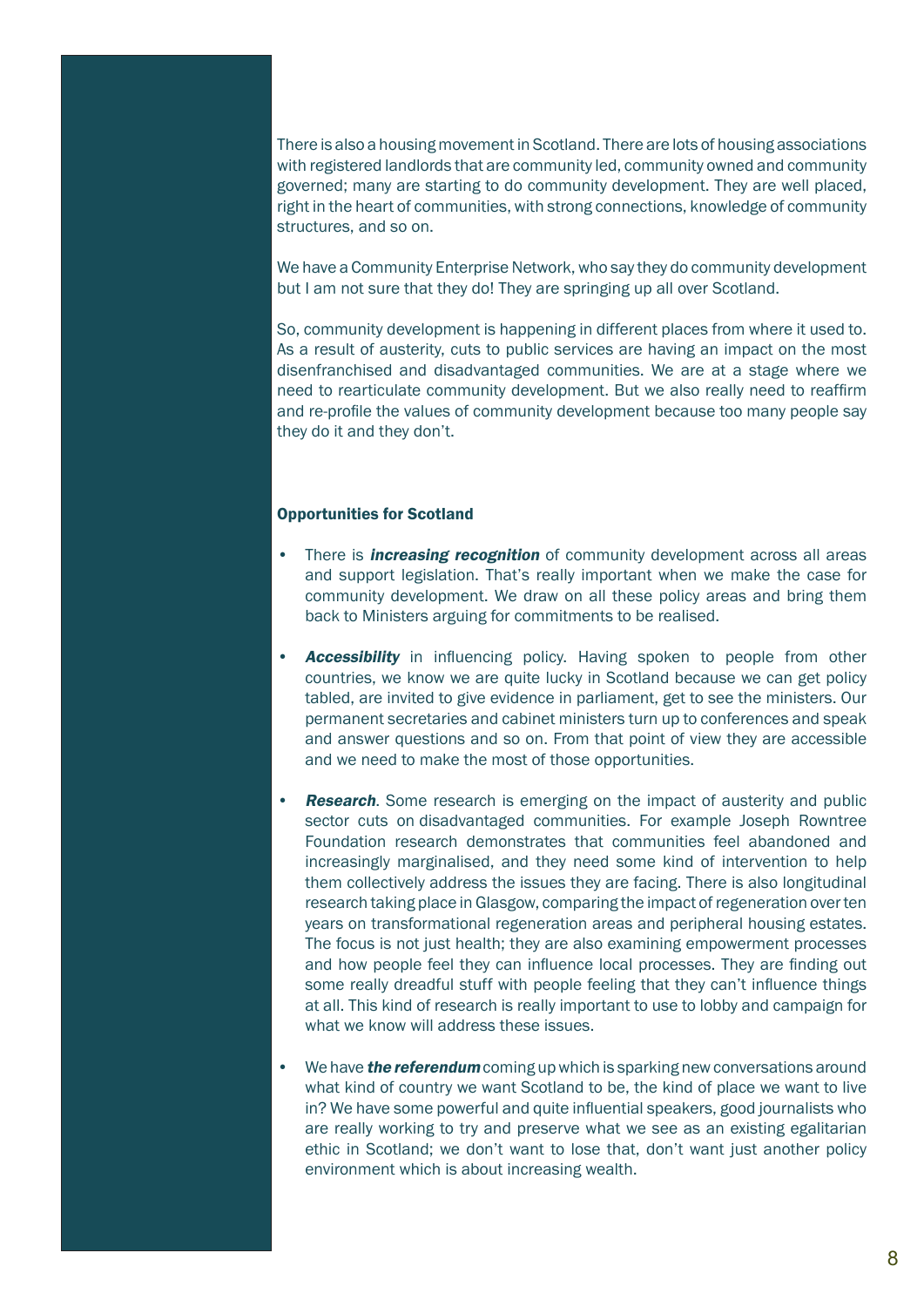#### Challenges for Scotland

- We have had to move away from neighborhood work. There are people working within equality groups and so on but there is nobody doing real neighborhood work to get people out of their houses and support them collectivise around issues and actions. We would argue that one outcome is we now have a deskilled community development workforce.
- In some areas community development is seen as palliative, not really about trying to influence structural change. This supports working with communities on immediate solutions but can ignore structural inequalities and place the blame for problems within communities with local communities. This can be a fine line to walk.
- There is a danger that the Community Empowerment and Renewal Bill will enable the wealthy as opposed to poorer and more marginalised communities. Some of the latter don't have community assets, e.g. green spaces etc. The only asset sometimes in those communities is the public money that goes in. This community-assets agenda deflects focus from the need to intervene in communities, which don't have strong networks and are not full of lawyers and accountants. Although there is policy about communities there are no resources committed to building community capacity. We know they innately these communities have capacities but you have to stimulate and mobilise those capacities so people can engage.
- We also see an increase in language around asset based approaches such as co-production. Just about every funding application in Scotland says we do asset based approaches. It's actually much more difficult to use current tools and frameworks to describe how you have worked in a community development way. Being everybody's business and nobody's business means we are also worried that it could move from contested concept to accepted wisdom with nothing much happening in between, as happened with climate change and environmental sustainability. We have a fragmented sector in Scotland and at a time when the environment is ripe for influence, we could find ourselves faced with insurmountable challenges.

Finally, we are continually being asked "show us the evidence". If community development works, point to its impact. We have been working over the years to find a robust way of trying to plan, measure and evaluate the impact of community development work. We see community development as being about influencing structural change, working with communities to give them the confidence, skills, capacities and knowledge -- to politicise people and actually start to chip away for that change. The SCDC have managed to make some headway, with being invited to policy tables now.

#### (Stuart Hashagen, Scottish Community Development Centre)

I think politicians in Scotland are genuinely concerned to move things to a more participatory and preventative role for government through negotiated change. It's important to say that the tradition of community development in Scotland from 1970-80s has been very much in and around local authorities, either through their education departments or their social work departments. Education departments tend to do a more generalised, learning based approach. Social work departments were more area based, more about neighbourhood work and about challenging inequalities. Since then social work has basically backed away from any form of community work in training and in practice. They are part of a very risk adverse culture and they don't want to get blamed if anything goes wrong with children or parents. That has been at the expense of neighbourhood work on the ground.

#### "Community

development work is still happening in some areas -- despite rather than because of the current frameworks, programme and structures. This is really problematic. Where community work is happening; it is because people are actually making it happen not because the programme and structures are facilitating them to do so."

~ Conference Participant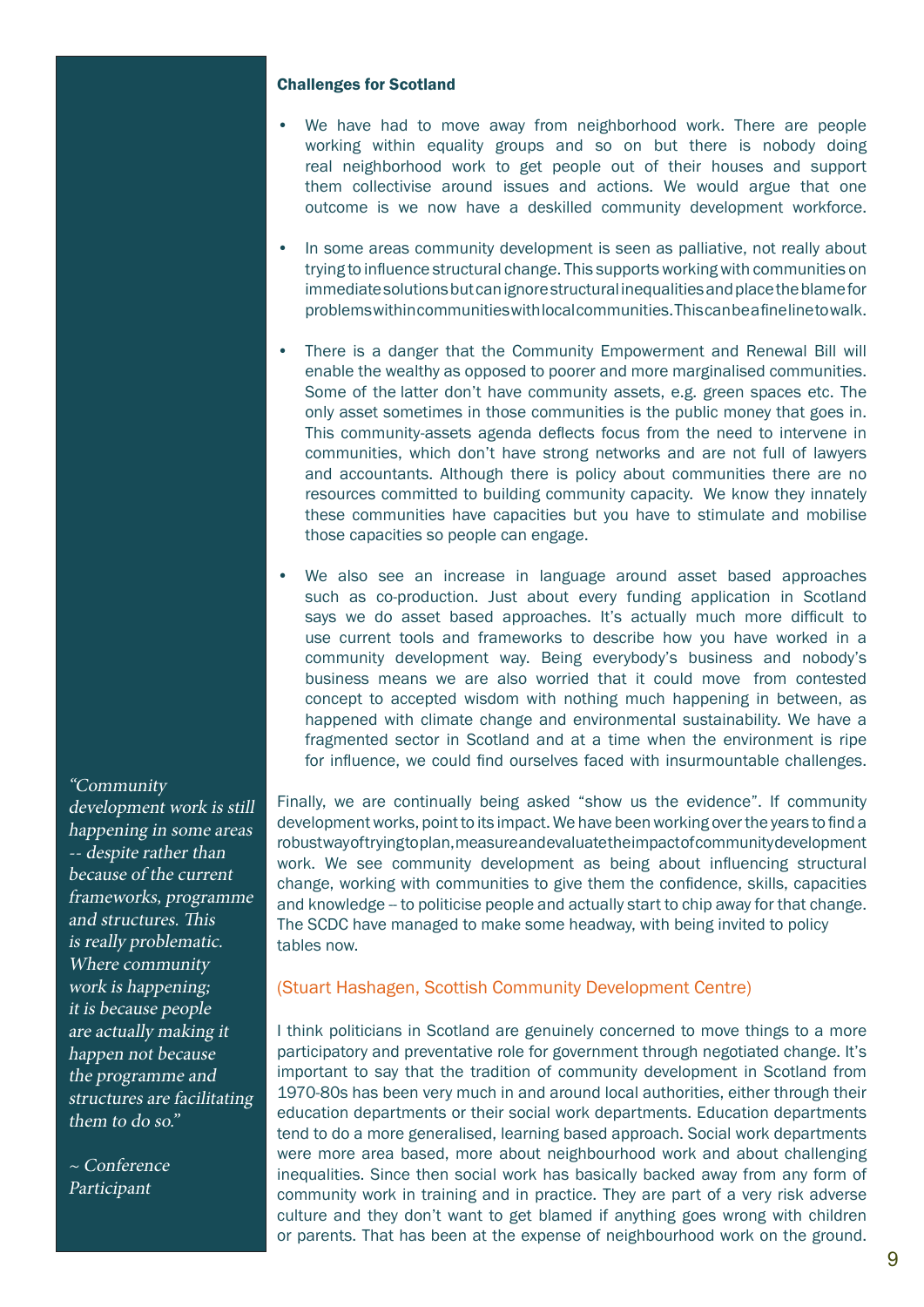practice guidelines to try and make that engagement genuine and really involving communities. Single Outcome Agreements are a bit more recent. They are basically a statement for the vision of the development of the local authorities' future, their priorities for investment in health and so on.

# Concepts and challenges for measuring outcomes and impact in community development

#### (Ciara Bradley, Department of Applied Social Studies)

We are going to speak about some of the concepts and challenges around developing appropriate evaluation processes for community development. For today's seminar we thought it might be useful to tease out some of these issues and problematize the concept of evaluation to begin with. I will introduce some of the concepts and Oonagh will speak about how they apply in a community work context in Ireland.

In effect when we are talking about outcomes and impacts we are talking about evaluation – which tends to be the word used by funders. The word can seem very innocuous- what do we do, how do well do we do it, ways to describe what we do, and what we achieve. But as we saw in this morning's discussion, particularly around current and past evaluation measures, outputs are what are typically looked at. At best that misses the point of some of the work; at worst it can be really destructive.

So the purpose of evaluation is really important: defining why we are doing it is the first step. Evaluations are conducted for various reasons: to render judgment on work being done; to facilitate improvement (hopefully) and to generate knowledge (again hopefully). National and international research tells us that evaluation should be seen not as an end-point add-on but as a process, with outcomes defined at the very beginning and embedded in that process. Evaluation at the end of a community work programme or project is summative, but formative evaluation can be really important in improving work and practice as we go along.

The second element worth emphasising is the engagement of stakeholders in evaluation. Again research indicates the importance of their input for the success of evaluations. As community workers, we are stakeholders in evaluation, as indeed are the communities we work with. Unfortunately, evaluation is often prescribed by (and from) a funding perspective to satisfy only their needs. We need to stand up as stakeholders and define and take ownership of the language at an earlier stage.

The other thing I think important to emphasise is that knowledge is contested and evaluations are partly a political as well as a technical exercise, determining what is valued as good, as worth being measured. What do we measure -- numerical data, counting bums on seats, or the experience of being involved in programmes or collective outcomes for communities? What are we measuring and how are we measuring it?

Evaluations are concerned with knowledge that is intended for use. Often however, we don't use the outputs or outcomes of evaluation: they are frequently not published, not reflected on and not used. While research is interested in proving or exploring, evaluation is about improving. I think that's an important point to start from.

Finally, as already stated, in going forward, I think we need to evaluate each evaluation tool. Does it meet the needs of its users? That's not just the funders, but also community work practitioners and the communities we work with. Does how evaluation is done allow for this? Is how we go about doing it ethical, is it fair?

"Recent changes in programmes and structures have resulted in the control and silencing of the voices of communities, which is in turn actually dismantling community work."

~Conference Participant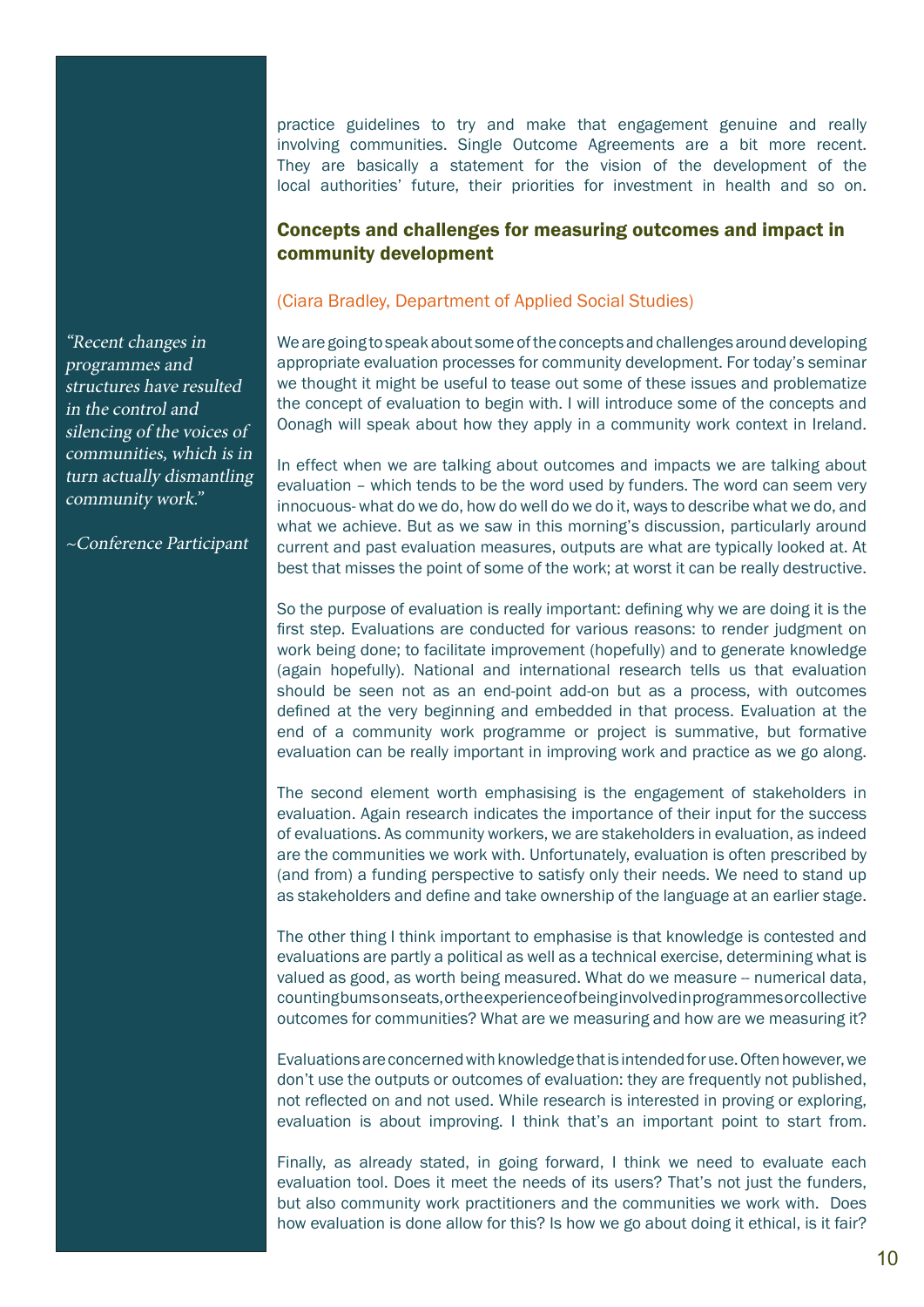#### (Oonagh Mc Ardle, Department of Applied Social Studies)

Brian Motherway in a community development literature review<sup>1</sup> (2006) said 'there is no simple, universal, magical way to measure the outcomes and impacts of community development'.

As Ciara has indicated, looking at challenges and complexities related to evaluation in community development work generally, we can establish that it will not be simple. In terms of universality, we can recognise that community development is (and should be) different in different places and with different groups. Communities are not homogenous, therefore the issues facing them are quite different and community workers might be working in different programmes. So it will always be difficult to create a universal measurement tool for community development.

Today, what we are trying to do is not to offer any universal magical, simple solution. Fiona and Stuart aren't here in that frame. We are trying to acknowledge that while it may not be simple, we can look to potential strategies by offering some thoughts on how we might realise some of those opportunities. Fiona talked about output culture and most of us are very clear on what that means. Outputs are what can you count -- who is in the room, how many, what are the groups, how many are up and running? How to push beyond outputs to look at outcomes and impacts: that is an important discussion and really the frame for today's seminar.

Outcomes are concerned with the answer to the 'so what' question. We have people turning up -- so what? We have groups up in action -- so what? We have communities that are more knowledgeable, maybe more skilled and more confident, but so what? What changes as a result? This may include both the intended as well as unintended outcomes and their impacts.

I could use for example the primary healthcare intention to improve Travellers' health. If we are to look at outputs, we might say there are five primary healthcare workers working with Travellers, they had twenty meetings in the last month, they have produced a number leaflets in a literacy friendly format. The outcomes may be that there is increased contact with doctors, there are more Travellers accessing primary healthcare services. There are more Travellers attending doctors, more Travellers seeing nurses. But what changes beyond that?

When we start to look at outcomes in community work, we can recognise that a community work intervention is a step towards long-term change but it is not just community workers ourselves who will create that kind of change. Systemic issues like poverty and inequality require interventions far beyond what communities and community workers can do on the ground locally. Our work involves working with others, including decision-makers to create something together that might contribute to longer-term outcomes and impact.

Thinking about and answering these questions are central to community work practice. Some people talk about the importance of theory, others about the importance of practice and experience, while others speak about a theory-practice divide. Community workers are thinkers as well as doers; we can do both. Crucial to our practice is being reflective and active, being able to think and to do, in the frame of Freire's concern with critical reflection for action and on its consequences. Part of our job is to act as we do, to reflect on what we are doing and what is changing as a result.

Crucial also in community development is that evaluation is not just the job of the community workers but part of the process whereby communities can contribute in a meaningful way.

1 Motherway, Brian (2006) The Role of Community Development in Tackling Poverty in Ireland A Literature Review for the Combat Poverty Agency Combat Poverty Agency Ireland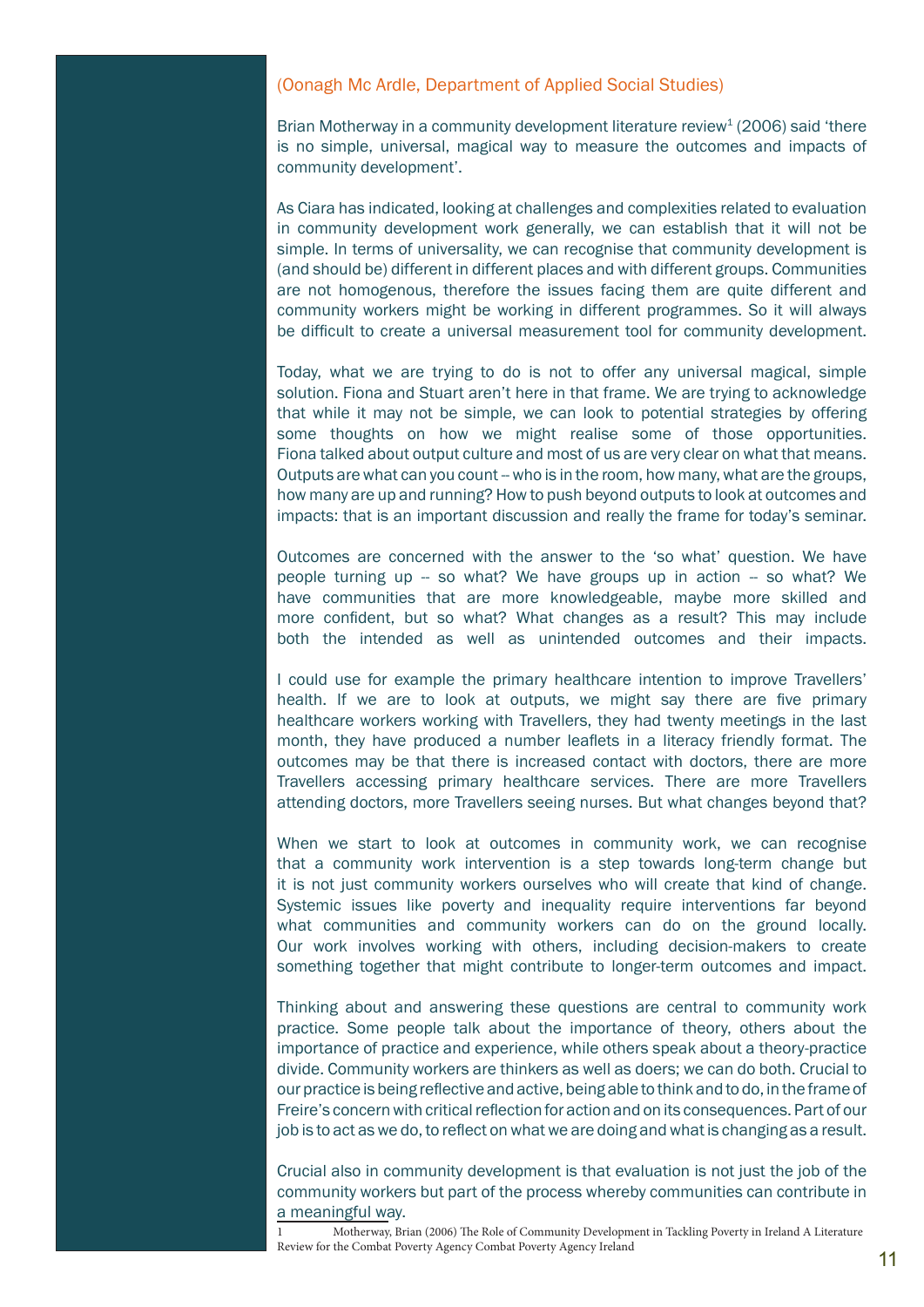This means being more than just targets of research or the focus of the research consultant or expert defining the outcomes. Research in or for community development is central to community development practice itself, where community involvement is part of the process, linked to empowerment, where people gain skills and knowledge to name and claim their own concerns and also to be able to name what has changed as a result.

Anastasia talked about definitions. In any research, good practice indicates the importance of getting agreement on your definition at the outset. You will have difficulty if you don't start with agreed definitions, which in turn support setting agreement on how measurements can be made. I'm suggesting that any focus on outcomes in community development should begin from an agreed definition of community development. Funder evaluation of our work needs to be based on understanding that community work has both a purpose and a process an intervention that seeks to achieve change but in a certain way. Any evaluation of community development should look at both.

Also definitions of community work and community development require a definition of community. Communities are not just geographic and not just local; so any concern with long-term as well as short-term change needs to recognise that. Any focus on evaluating outcomes must also be concerned to ensure that the input at the beginning has a capacity to deliver outcomes. This has implications for the professional status of community workers and associated education and employment requirements.

In conclusion, community workers don't and shouldn't deny that we are accountable. Ultimately while we are most accountable to communities for which we work, we are also accountable to funders, to taxpayers and to each other, to those who carry the name community worker. I think evaluation has the capacity to create the conditions for real change, and I believe that change can be qualitatively as well as quantifiably measured. Taking again the example of the primary healthcare projects where you are evaluating outcomes relating to changes in the health of Travellers, you could establish that with stories but also with numbers.

I think we could join up the dots between what funders are looking for, what communities are demanding and the complexities of research. To do that, we need the collaboration of funders, researchers, community workers and communities. Lots of us here are committed to outcomes linked to lasting change, to making a difference to the lives of marginalised and poor communities. This requires agreement about outcomes and clarity about the structures to determine and name them, all rooted in a process involving communities and community workers and others.

Finally, people earlier argued that community work exists despite rather than because of current conditions. If we are concerned about evaluating community development then we also need a programme or structure in which community development actually exists.

#### Achieving Better Community Development, Learning Evaluation and Planning and Outcomes

#### (Stuart Hashagen, SCDC)

Community workers are always being asked to show evidence that it works. Actually there is a lot of evidence, case studies and evaluations. Rarely has there been a piece of work done on community work in Scotland - and I'm sure it's true here which hasn't been evaluated. I think instead this is a political issue about who picks up that evidence and makes use of it. It's not just about how good the evidence is: the impact (or otherwise) that evidence has on policy makers is quite important.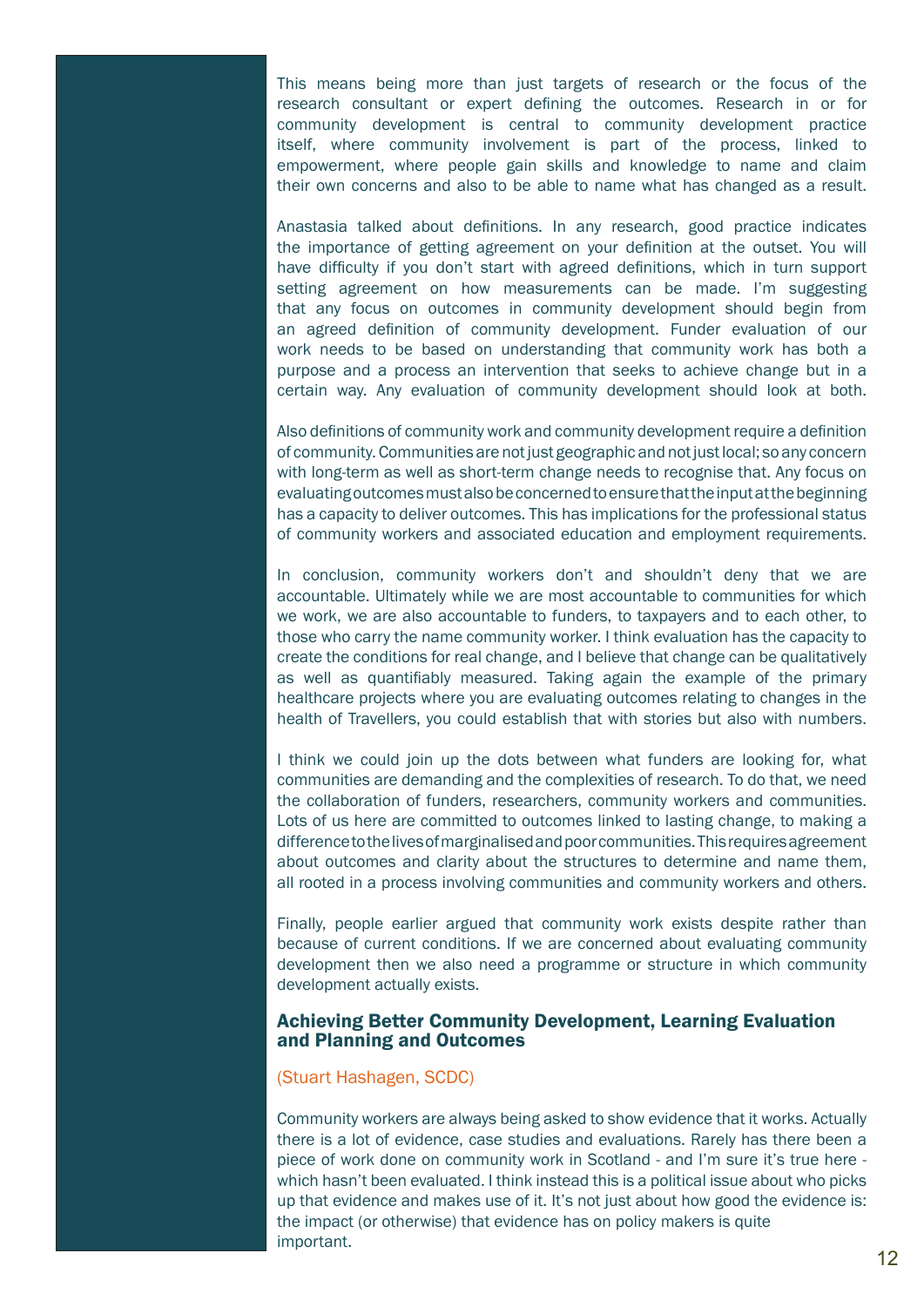Fiona mentioned earlier our chief medical officer who has come out saying we need to do asset based work in communities. Of course, people have been saying that for years but as soon as he says it everybody starts listening.

About 15 years ago, Northern Ireland developed a community development approach to health and social welfare to be spread across the health boards. They commissioned SCDC to develop a framework for community development, which could be evaluated in a health and social welfare context. As we always try to do, we talked to practitioners, to communities and others, asking what are the crucial components of community development and what are the expected outcomes. We eventually concluded that the fundamental reason you do community development in this context is to try and bring about conditions where communities are healthy. I don't mean health only in the conventional medical sense, but also as good places to live, reasonably well functioning, reasonably well supported, stuff going on that people value and where people were valued. So –

1. A healthy community is livable, a pleasant place to be, services are worth having children can play.

2. It is sustainable, it has an income stream and income generation so there is enough money flowing to keep people in work, in food and housing and sustainable in the green sense.

3. It is equitable - benefiting not just a small section of the community but the whole community, where people understand and can live with each other.

This is a shared vision of what community development is about, one you couldn't really argue with. Obviously many people, civil servants and voluntary organisations have part to play in moving towards that ideal.

Most people in the public service and in the voluntary sector are working somewhere in that middle line so they're maybe trying to create jobs, trying to create training opportunities, providing care and support to people, providing health services, and safe spaces, maybe providing opportunities for artistic expression, games, recreation, and also for participation people getting involved in a democratic way in decisions affecting them.

This is where it gets to the question about the difference between community engagement and service delivery. In traditional service delivery models all these people work in that middle line to deliver services to people in communities, but not in a way that engages the communities. What you need for that engagement is a community, which is in a position to have those discussions with the service providers, so that the services convincingly or more accurately reflect their needs or issues, and provide the opportunities or resources for the community. So a dialogue or debate is needed to move from top down service delivery to an inclusive community-participation way of planning and taking things forward. Creating the conditions for this requires resourced and robust work which our Achieving Better Community development framework sets out to describe.

"The push towards individual work or issue based work is actually more around service provision than an individual step towards a collective journey. This is having a huge impact on the work, making a collective approach difficult."

~ Conference participant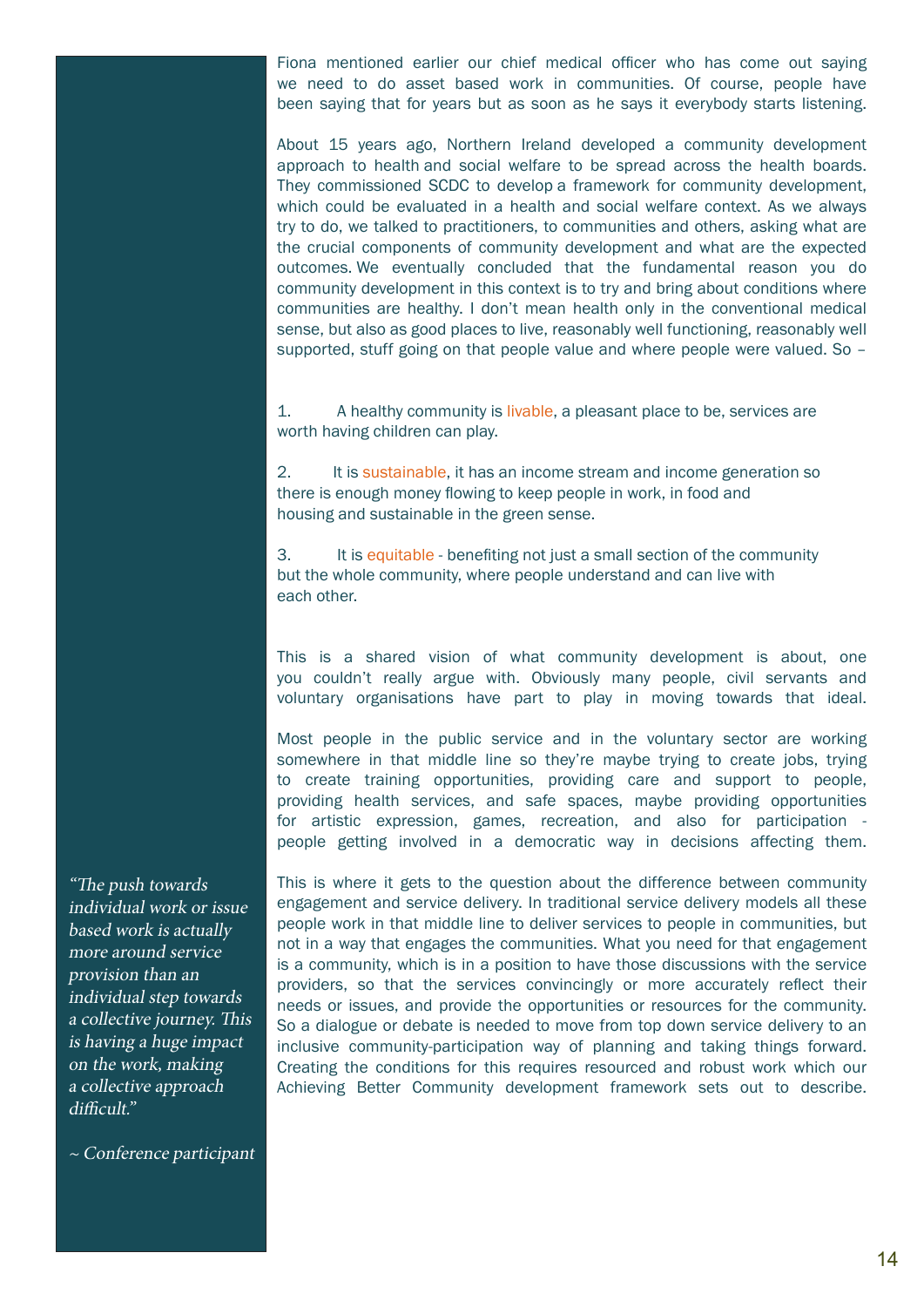

This diagram represents ABCD: Achieving Better Community Development (not to be confused with ABCD Asset Based Community Development).

#### ABCD: Achieving Better Community Development

What we looked at was, if service providers want to have an engagement with communities, what do the communities need to be like in order to be reasonably confident that that engagement is going to have meaning? Through the consultation, four main areas emerged as really needing to be in place. We call these the building blocks of community development:

- Personal development about skills, knowledge, self-esteem, and confidence by doing something and having a sense of coherence with the world. A lot of community work activity, particularly the learning part of it is along these lines.
- Positive action -- about equality, working to make sure that disadvantaged people are brought in and engaged.
- Community Organisation -- the whole range of things that communities do from local associations to what be quite significant community organisations with big budgets. They may or may not be effective and work well. The task of community development is to get community organisations up and running and taking community issues forward.
- Finally involvement being influential: taking power, empowering the community, having a better say in what goes on. That's really the political side of it, letting communities look outwards. It links into the engagement, the kind of structures and processes which are designed for engagement need people to be involved.

Today we are talking about outcomes and impacts. In my view these are all outcomes or can be seen as outcomes. So if you say you are a caring community, that is an outcome statement. A community may be caring right now but if it is to be caring in the future that's an outcome statement and it becomes an agenda for change.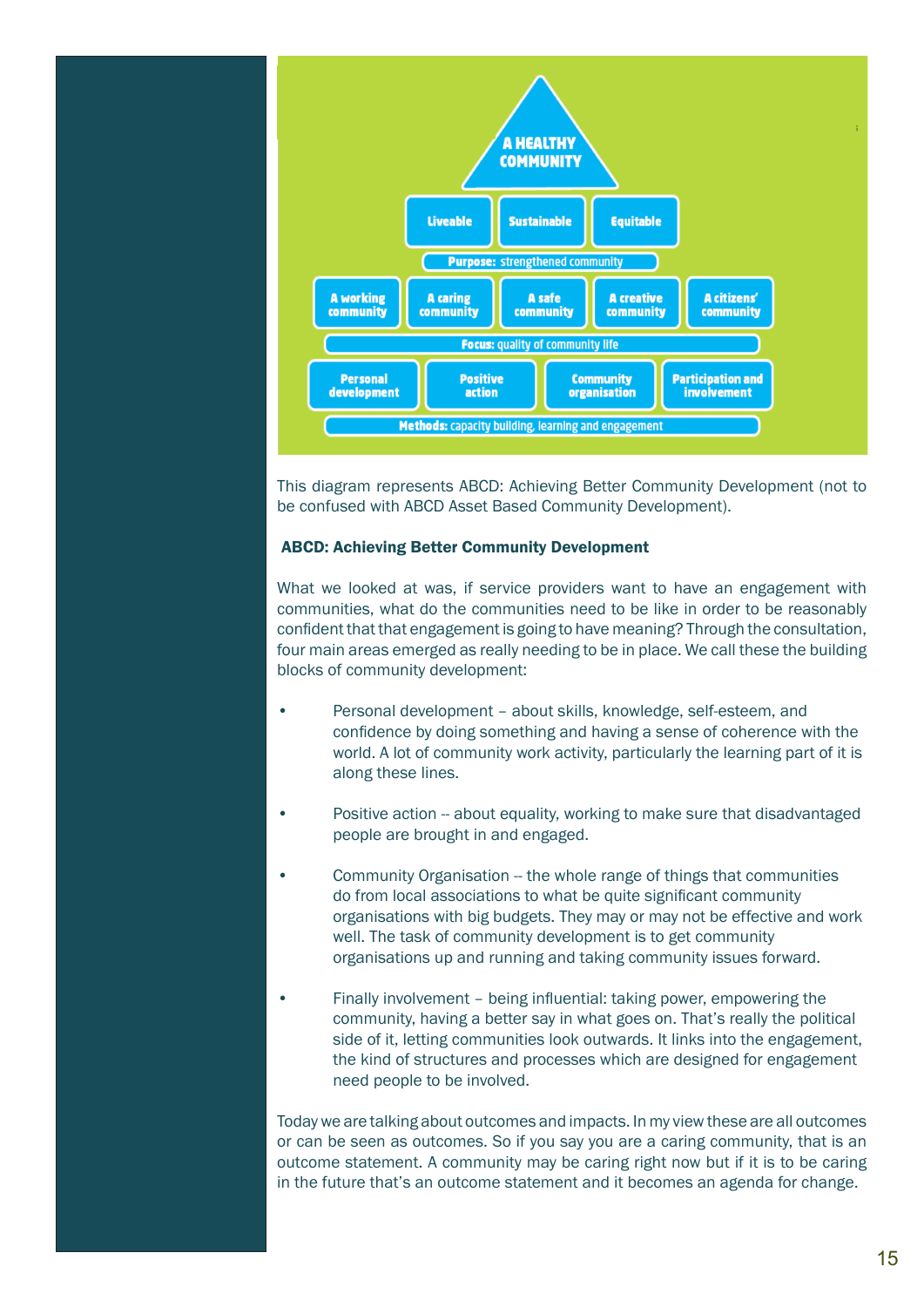## LEAP

LEAP is an adaptation of the previous diagram into a planning and evaluation practice framework which is participatory, depending on self evaluation rather than external evaluation. It based on the principle that to do good community development work you need to do good evaluation -- if only to know that you are doing a reasonably good job yourself, because we all like to think we are doing that. I think it is in our interest to pose critical questions about our work, at community project, programme and government policy levels. People need to know what the impact is; the best way to find that out is to take control of that process -- which is what LEAP tries to do. We created LEAP as a kind of alternative to more traditional planning which probably didn't include evaluation.



I will go through this using a piece of work we are currently involved in. It's a one year project funded by LEADER; its aim is twofold: to generate stronger community capacity in twenty-one communities and to produce twenty-one community action plans. The action plans are outputs. We are more or less going to be in control of the community action planning process, where we will take responsibility for producing them with the community and we take responsibility for what they say. The outcomes hoped for from these are going to be named in the contents of those community action plans. We don't know if any of these outcomes will actually be realised because of course, as already discussed, there is a critical difference, between outputs and outcomes. You can control your outputs but your outcomes are subject to all sorts of forces you can't control or be expected to control. What you can be expected to think about is to what extent did the outputs you produced lead to the outcomes people want. That doesn't mean it's always going to happen, stuff happens as they say. All we can do is our best to shape things in a way that the outcomes are possible.

This diagram starts on the left; where it says identified need. This is important because you will not get anywhere unless you have a really good understanding of what the needs, issues, opportunities, and assets are. Working in communities there are a number of ways to take stock of needs, including communities doing their own action research. In the case of this project these needs have already been selected so it's not a purely outcome focused agenda. We know these communities have not done so well out of previous funding programmes so they tend to be the more disadvantaged. The communities that have been selected and people are now doing participatory exercises to try and identify what the needs and priority issues are in each community.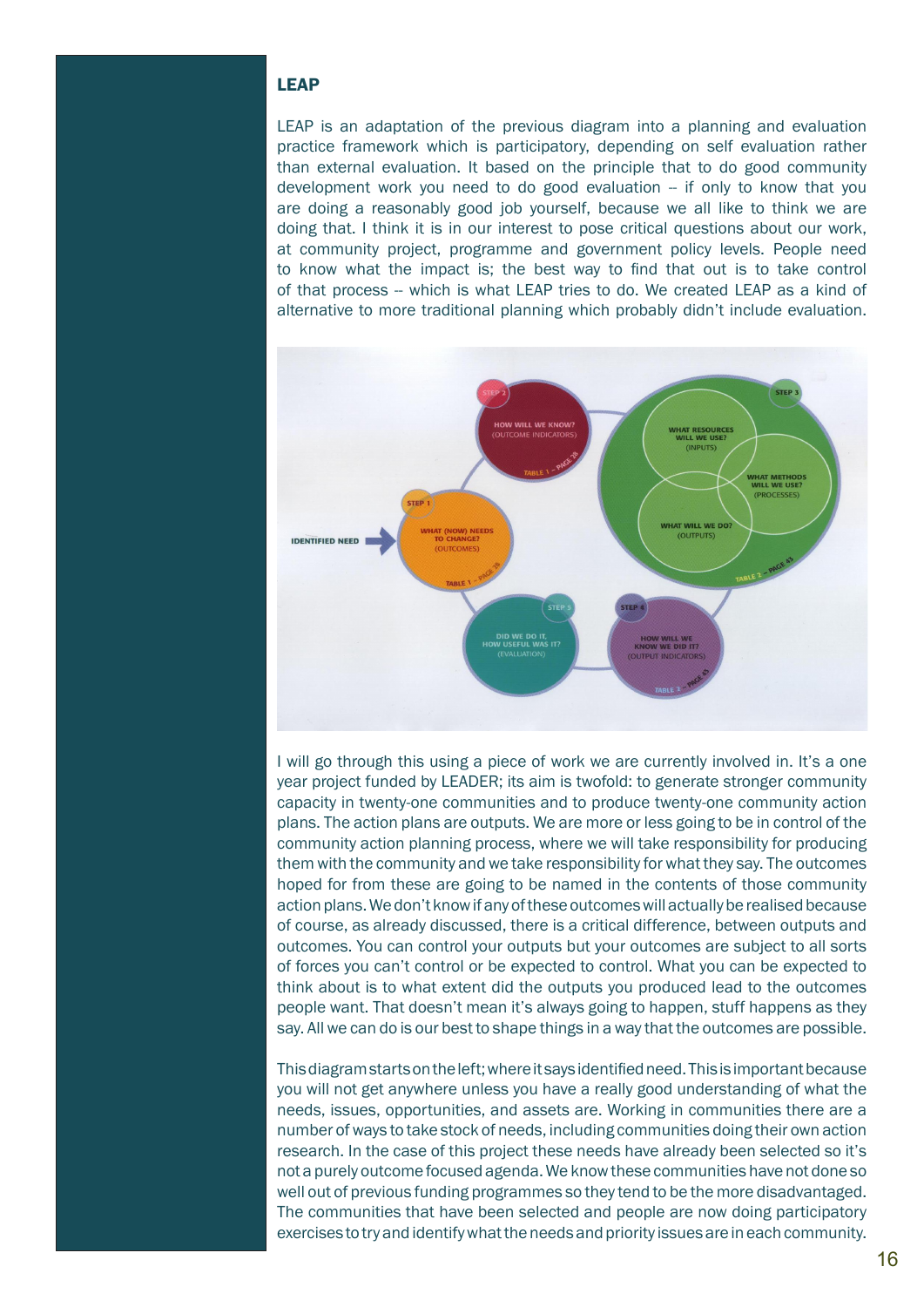Once that's been done people will be able to sit down together in workshops and discussions and say ok we now have a pretty good handle on what's out there.

Step 1 (Yellow circle): what needs to change is the critical question. The task is to identify a number of things the communities would like to see happen over a period of two years or five years or whatever. This becomes an agenda for change: effectively it becomes a plan but in the form of outcomes, e.g. we would like young people to have more opportunities; we would like people to healthier. Outcome statements can be quite broad and need narrowing down; outcome statements are distant points which you working towards. You have some sort of vision, some sort of concept of where you are trying to go.

Step 2 (Plum circle): The next question is: how will we know? It has already been said you need to know how you are going to measure your change before you start doing it. Otherwise you will never know whether any change has taken place. You need to find ways to understand whether, how and when your outcomes have actually been achieved. Sometimes when you get to this point you begin to refine your outcomes as well, particularly if they are very general and when you start looking at indicators your realise you can't really measure outcomes and need to be more precise. In any case those two steps are fairly crucial.

Step 3 (Green circle): Then you get to the next big step. What will we actually do? How will we do it? That requires you to say what resources we have, your inputs. That can be money but it can also be knowledge, skills, networks, enthusiasm, motivation, energies; lots of soft things as well as concrete things. What methods will we use? Will we have consultations? Will we do research, will we train people up, will we do counselling or whatever. There are various methods so there's choice there. The crucial question is how do we know that what we are going to do will achieve the outcomes we set? How will we be able to measure it using the specified indicators? In the case of this project we know what the output is going to be: twenty-one community action plans. What we hope will happen is that those plans will speak to the outcomes of the discussions in each of these communities.

Step 4 (Purple circle): Once we have got a plan in place step four is how are we actually going to execute it? What's going to happen? Who is responsible for it? When is it going to happen? How is it going to happen? You need to monitor that- if the meeting took place, who turned up, did they find it useful and have we done what we said we were going to do?

Step 5 (Blue circle): Then finally how useful was it? What did we learn? Like the questions that we had earlier, what do we know, what have we learned, what can we say about it, what would we do differently next time? Again it is a cyclical process. If you have changed the world and everything is fine then you can say good job, well done, and go home. Quite often though, you think no we didn't quite achieve the outcomes we sought, so you need to go back to the first point and say what now needs to change and then go around the cycle again. You can do that many times in a much bigger picture. That's how LEAP is intended to work.

As I said, though we are trying to make this example outcome driven, it isn't really so. This is because the resources were committed, and the areas selected beforehand; and of course as a LEADER programme it's actually driven by targets, not outcomes. For example, we have to produce three hundred beneficiaries some of whom have to be under 25 (which is challenging), half need to female and half male. That's just targets; we are not very happy with them but that's the reality of the world we are in.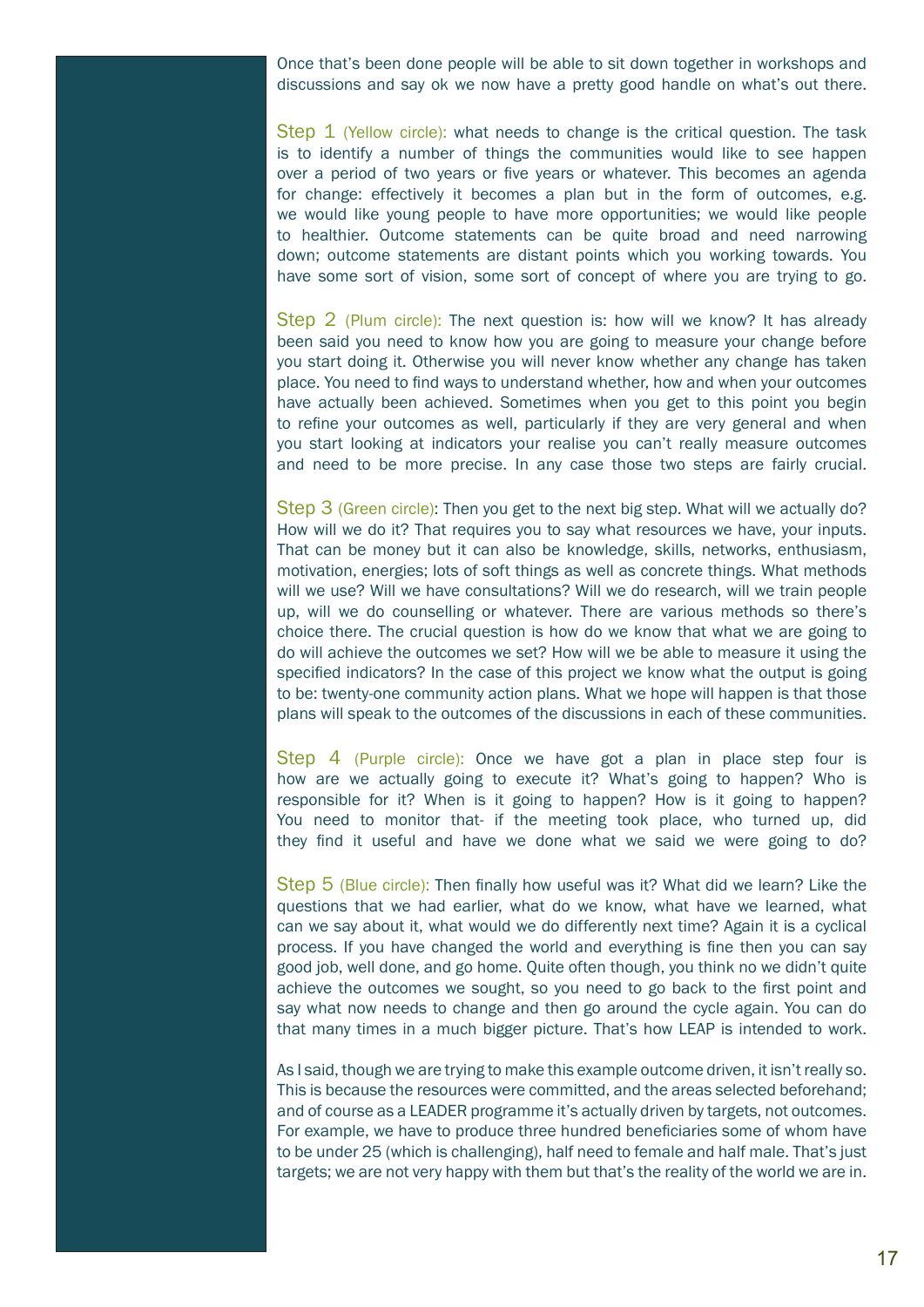# Concluding Reflections

### Ann Irwin (Community Workers' Co-operative):

"The new programme really needs to go back to basics, to good quality community work with resources to follow, consultation with stakeholders and the people who will be ultimately implementing it"

~ Ann Irwin, Community Workers' Co-operative

We have discussed moving beyond engagement, to participation. We have reminded ourselves of the difference between outputs, outcomes and the longer term impact. We were reminded that the current main programme that facilitates community work doesn't really facilitate that type of evaluation. The new programme really needs to go back to basics, to good quality community work with resources to follow, consultation with stakeholders and the people who will be ultimately implementing it.

For this, some preconditions are required. In this regard it could be helpful to look at other current discussions on positive duties, and examine how positive duties might be embedded in our work.

#### Ciara Bradley (Dept. of Applied Social Studies, NUIM):

Evaluation and community work are very much interlinked and embedded; they are not separate processes. Community development process and practice focuses on exclusion and more marginalised groups; that's why it's important to name those processes. Their perspective is not from the top down; it is organic and bottom up involving communities in and throughout the process. So, it is important that community development practices are embedded throughout the whole process of evaluation.

We also need to distinguish between evaluating community development practice and looking at community development as an outcome. I think the two things are getting intertwined.

Community work is a process with a purpose - to address inequalities and disadvantages for communities, marginalised groups, Travellers and so on. Evaluation of community work has potential to improve the quality of the work and develop how we do it. To that end, I think the ethos of the work needs to be reflected and evaluated in the process. As community workers we need to take ownership of the language and the process of how we are being evaluated.

#### Oonagh Mc Ardle (Dept. of Applied Social Studies, NUIM):

The big issue is about bringing local and community development together, how they have been brought together through the Local and Community Development Programme and how they might be brought together in the proposed new programme and policy on local and community development. In the LCDP, tensions emerged because they have been thrown together without recognising their distinct and complementary approaches and without recognising that they operate from distinct ideas, concepts and theories. Putting them together has ignored these and the associated power differentials.

At our NUIM community work conference last November, participants developed a clear statement about how local development and community development could complement each other -- which is not to say that they are the same thing. The importance of making the case for community development, which starts and ends with a clear articulation of what it is and what it can achieve, is instrumental at this point. However I don't think it is just the job of community workers to always have to defend its value and to name, claim and evaluate its outcomes.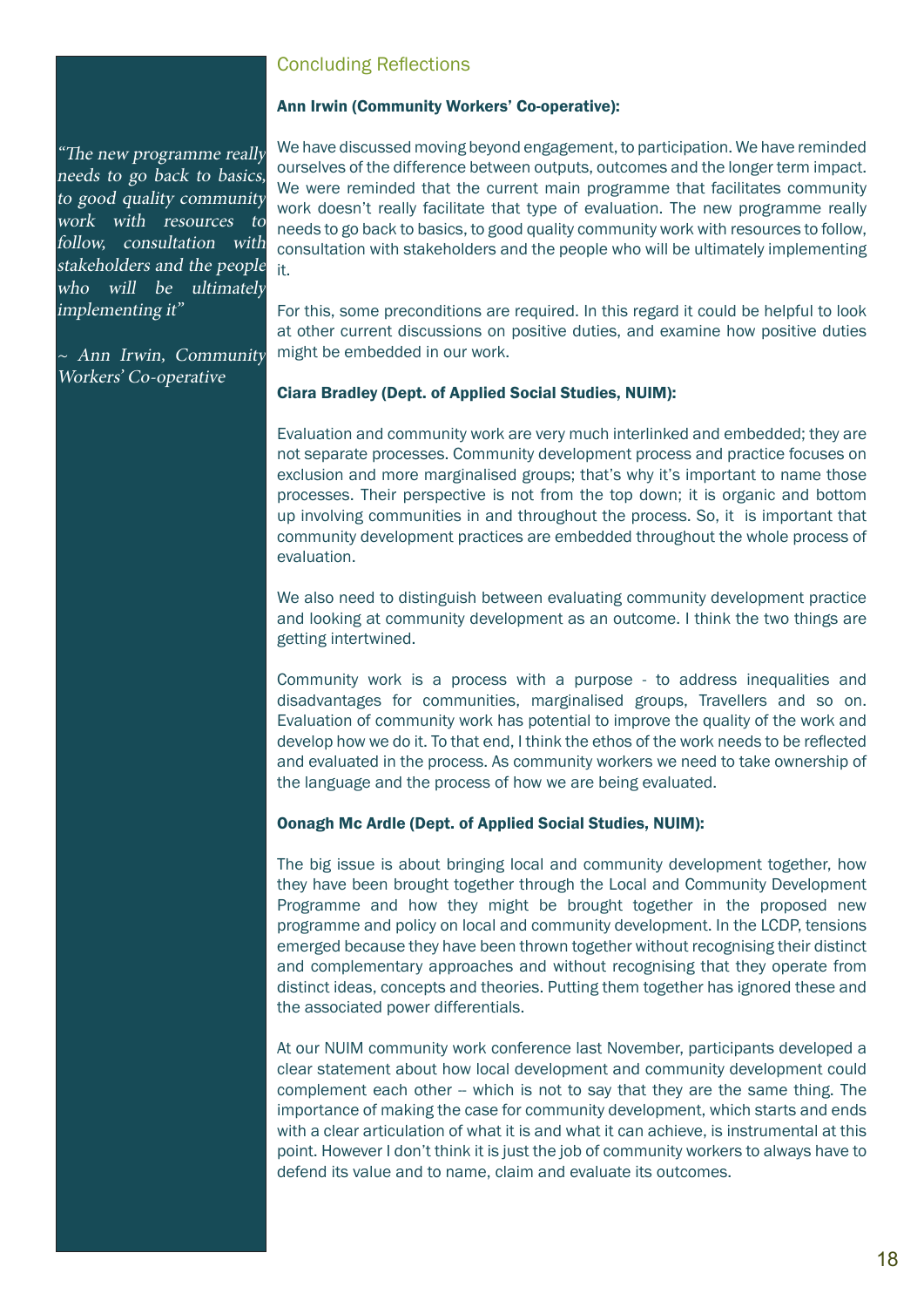We would welcome working with the people who will design the new policy (if it emerges) and programme to base both on a clear articulation of community development and try and ensure that the programme and policy can result in real outcomes and lasting changes for marginalised communities.

#### Anastasia Crickley (Head of Dept. of Applied Social Studies)

It seems to me there are a number of very clear messages emerging from today. Firstly, this is a time of change with new Irish and European programmes emerging. Whether it's Community Led Local Development (in the case of LEADER), or the success of the Community Development Programme, the frameworks and rules under which they are rolled out and the way they are put together, are very important. The task is to make sure that the good practice people are managing to do without really supportive frameworks, that this practice will be supported by the new arrangements.

Secondly, we can't claim everything for community development, but it is connected to successful outcomes in a number of areas. For example, I just found a Pobal document – written between 1994 and 1999 and to my knowledge still organisational policy – outlining why community development is essential for local development. Good local development requires community development processes, but as many people have pointed out today these essential connections need to be articulated and made more visible.

However, you can only connect processes which are understood, defined and undertaken in their own right, community development, in order to continue its contribution to local development, and indeed other areas, must be funded in its own right both separately from and as part of local development initiatives. It needs to be undertaken and managed by competent professional community workers and as has already been pointed out evaluation of outcomes needs to be consistent with its premises and processes.

The outcomes may not always be the sort of evidence demanded but the evidence emerging could, I am convinced, help bridge the gap between the two and make the case for community development which works with marginalised communities and groups towards a just and sustainable future.